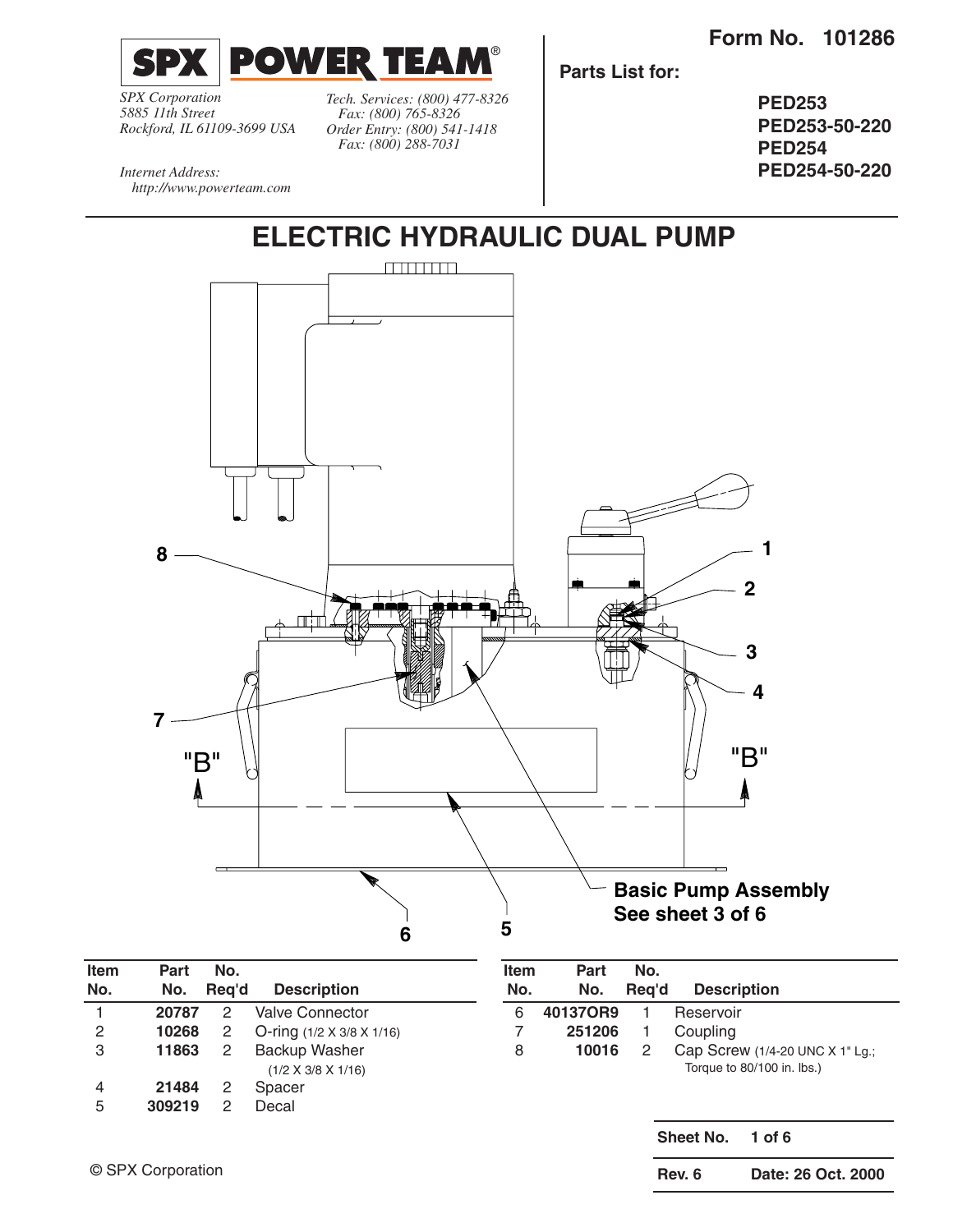

VIEW B-B



| <b>Item</b><br>No. | <b>Part</b><br>No. | No.<br>Reg'd | <b>Description</b>           | <b>Item</b><br>No. | <b>Part</b><br>No. | No.<br>Reg'd   | <b>Description</b> |
|--------------------|--------------------|--------------|------------------------------|--------------------|--------------------|----------------|--------------------|
|                    | 21278              |              | <b>Relief Valve Assembly</b> |                    | 350430             |                | Oil Line Tube      |
|                    |                    |              | (Set at 10,100 / 10,700 PSI) | 8                  | 10431              | 2              | <b>Tube Nut</b>    |
| 2                  | 14538              |              | Tee                          | 9                  | 10430              | $\overline{2}$ | <b>Tube Sleeve</b> |
| 3                  | 18969              |              | Pipe Tee                     | 10                 | 350429             |                | Oil Line Tube      |
| 4                  | 14844              |              | Connector                    | 11                 | 250843             |                | Oil Line Assembly  |
| 5                  | 250842             |              | Oil Line Assembly            | 12                 | 16177              |                | <b>Tube Elbow</b>  |
| 6                  | 12696              |              | Connector                    |                    |                    |                |                    |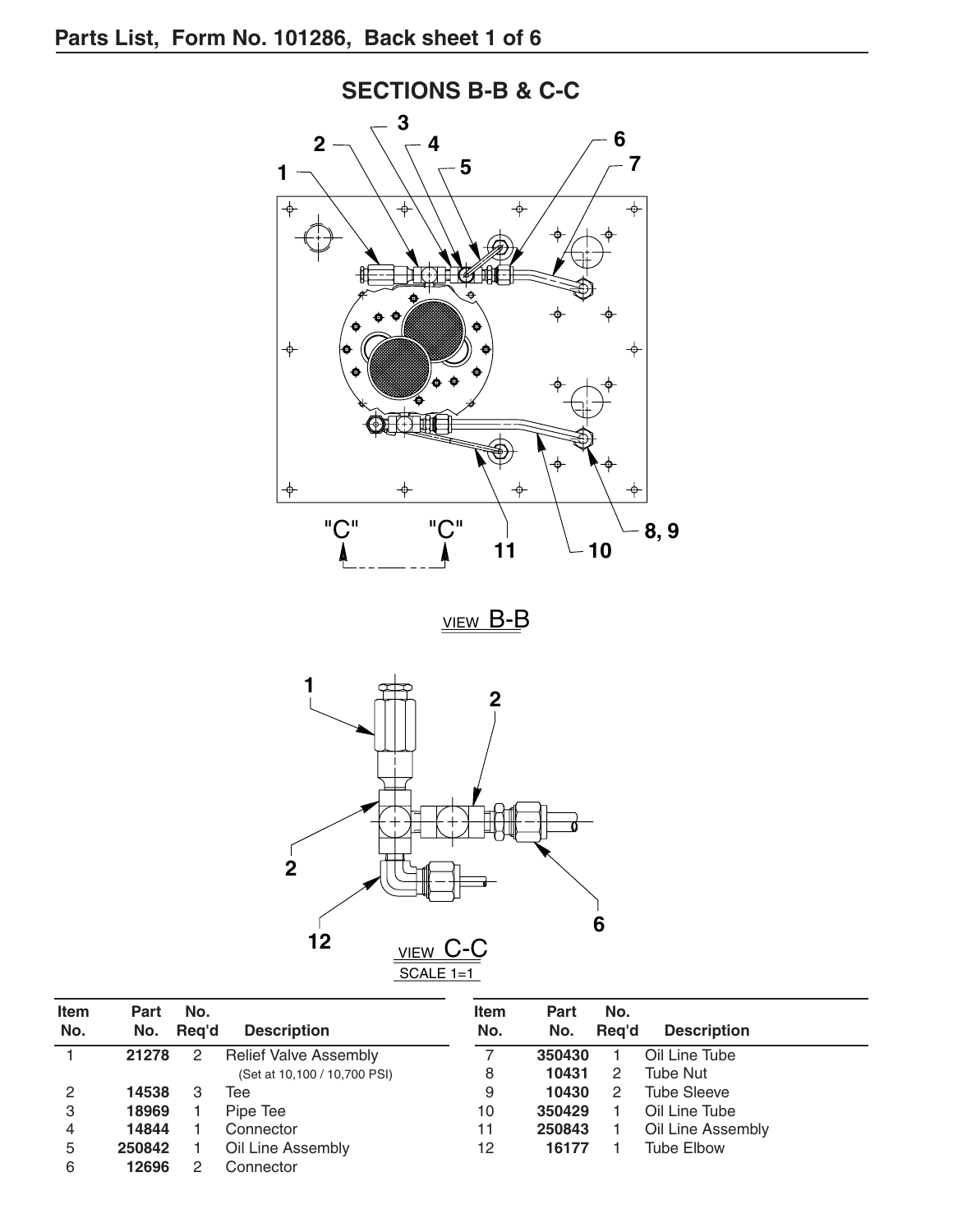**TOP VIEW AND SECTION A-A**

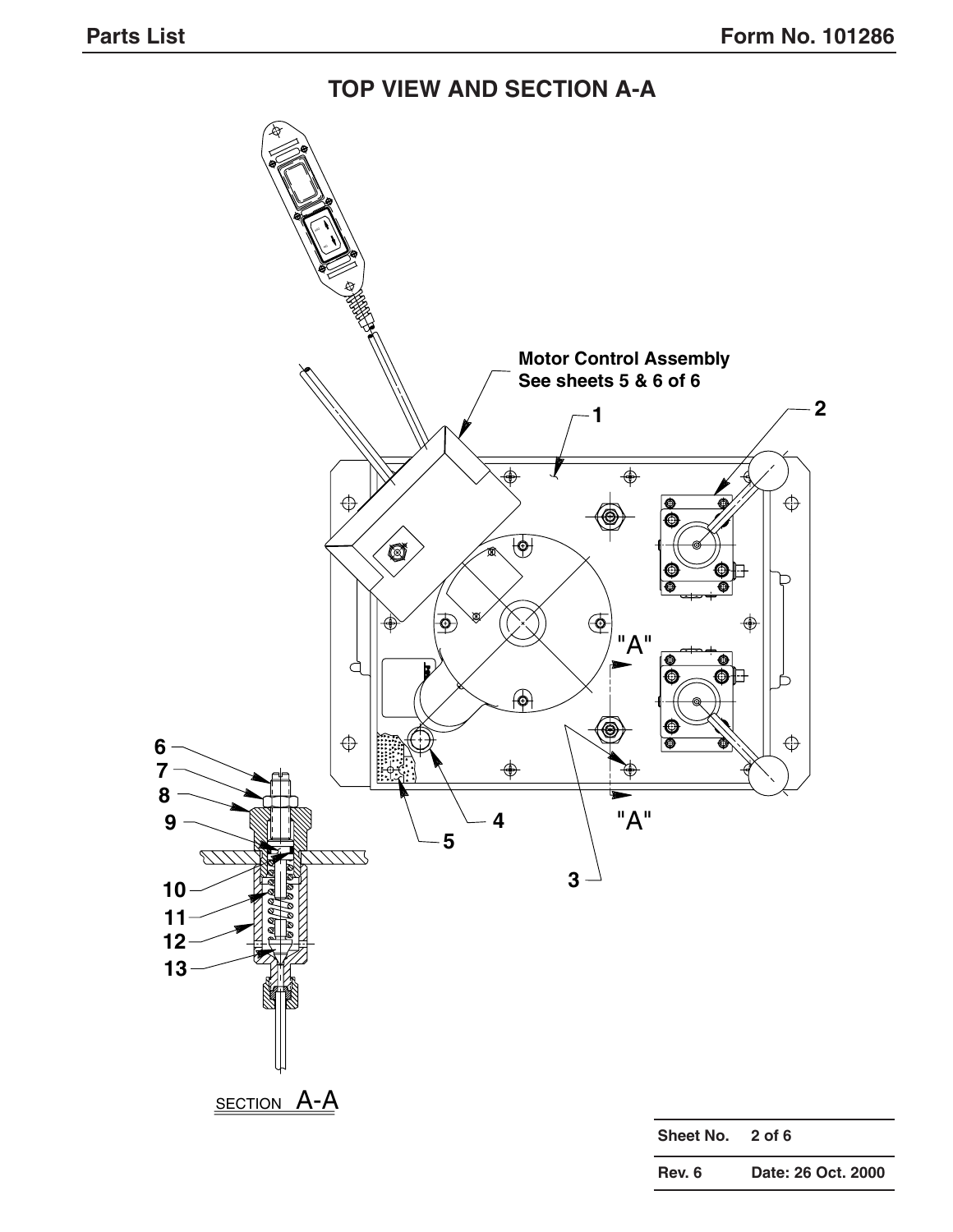## **Parts List, Form No. 101286, Back sheet 2 of 6**

| <b>Item</b><br>No. | Part<br>No. | No.<br>Reg'd | <b>Description</b>                                  | <b>Item</b><br>No. | <b>Part</b><br>No. | No.<br>Reg'd         | <b>Description</b>                    |
|--------------------|-------------|--------------|-----------------------------------------------------|--------------------|--------------------|----------------------|---------------------------------------|
|                    | 64305BK2    |              | Cover Plate                                         | 6                  | 22362              | 2                    | <b>Adjusting Screw</b>                |
| 2                  | 9506        | 2            | Valve (3 position, 4-way;                           |                    | 10386              | 2                    | <b>Nut</b>                            |
|                    |             |              | For PED254 & PED254-50-220:                         | 8                  | 21305              | 2                    | Valve Cap                             |
|                    |             |              | See Form No. 100628)                                | 9                  | 21306              | 2                    | <b>Spring Guide</b>                   |
|                    | 9520        |              | Valve (3 position, 3-way;                           | 10                 | 10268              | $\overline{2}$       | O-ring $(1/2 \times 3/8 \times 1/16)$ |
|                    |             |              | For PED253 & PED253-50-220:<br>See Form No. 101377) | 11                 | 10495              | $\mathbf{2}^{\circ}$ | <b>Compression Spring</b>             |
| 3                  | 10177       | 10           | Cap Screw (1/4-20 UNC X 3/4 Lg.)                    |                    |                    |                      | $(1/2$ O.D. X 1-5/8 Lg.)              |
| 4                  | 20937       |              | Plug                                                | 12                 | 22361              | 2                    | <b>Body</b>                           |
| 5                  | 40490       |              | Gasket                                              | 13                 | 21046              | $\mathcal{P}$        | Valve Stem                            |



Refer to any operating instructions included with this product for detailed information about operation, testing, disassembly, reassembly, and preventive maintenance.

Items found in this parts list have been carefully tested and selected. **Therefore: Use only genuine Power Team replacement parts!**

Additional questions can be directed to our Technical Services Department.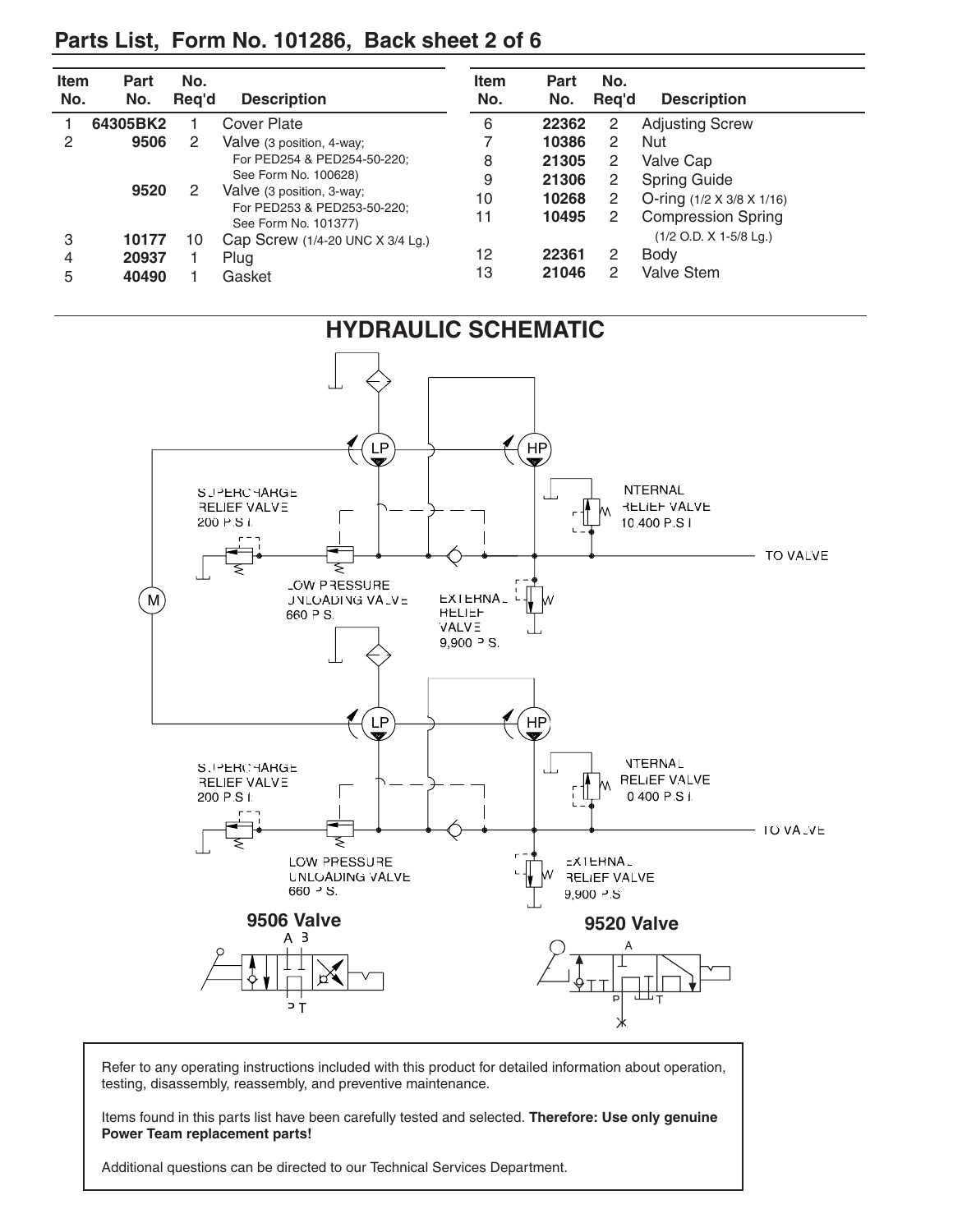### **BASIC PUMP ASSEMBLY**

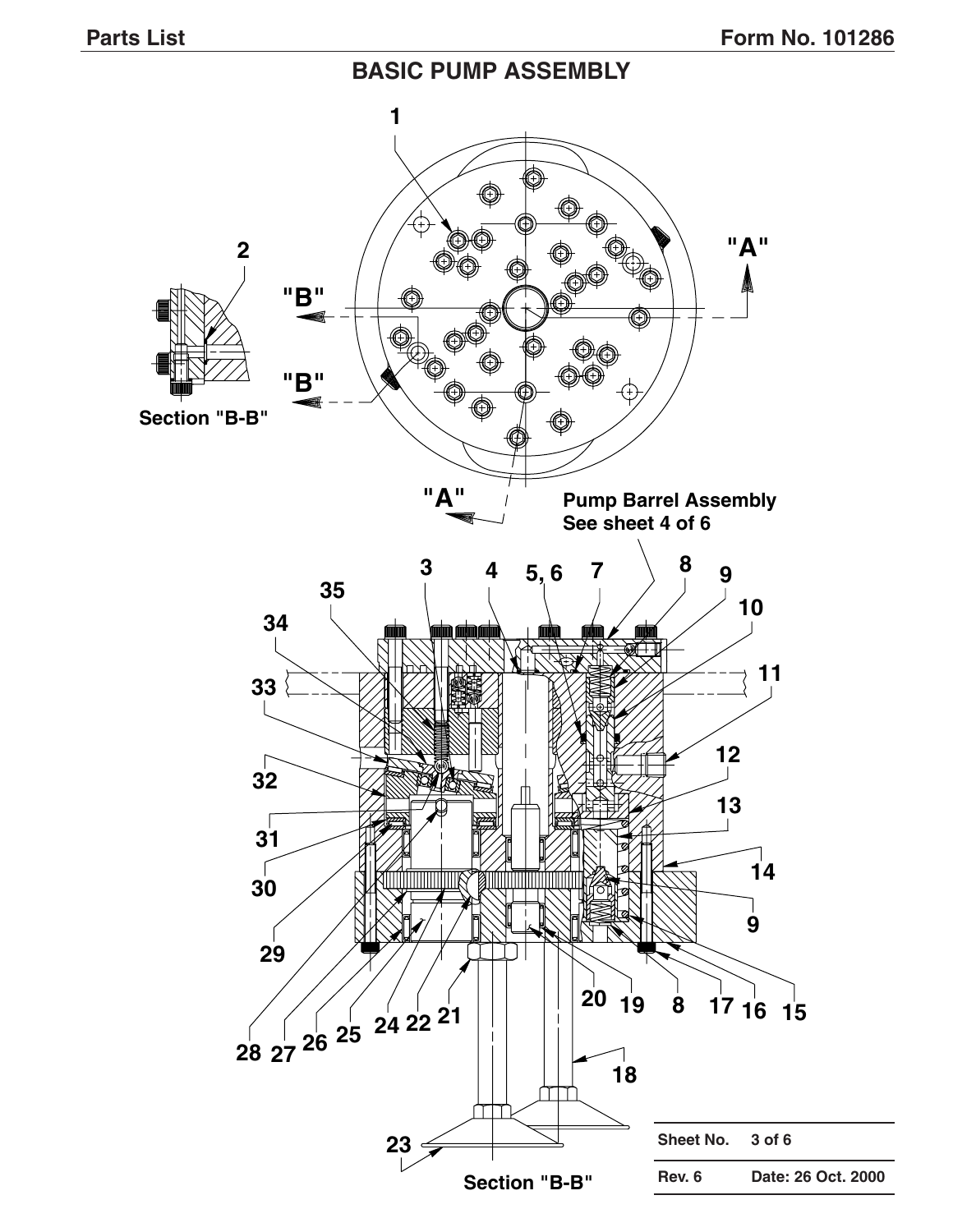| Item           | Part   | No.                     |                                                            |  |  |  |
|----------------|--------|-------------------------|------------------------------------------------------------|--|--|--|
| No.            | No.    | Req'd                   | <b>Description</b>                                         |  |  |  |
| 1              | 10020  | 20                      | Cap Screw (1/4-20 UNC X 1-1/4 Lg.;                         |  |  |  |
|                |        |                         | Torque to 170/180 in. lbs.)                                |  |  |  |
| $\mathbf{2}$   | 10267  | $\overline{c}$          | O-ring (7/16 X 5/16 X 1/16)                                |  |  |  |
| 3              | 11814  | 2                       | <b>Ball Bearing</b>                                        |  |  |  |
| $\overline{4}$ | 10266  | $\overline{\mathbf{c}}$ | O-ring (3/8 X 1/4 X 1/16)                                  |  |  |  |
| 5              | 10271  | $\overline{c}$          | O-ring (11/16 X 1/2 X 3/32)                                |  |  |  |
| 6              | 12389  | $\overline{c}$          | Backup Washer (11/16 x 1/2 X 1/16)                         |  |  |  |
| $\overline{7}$ | 10303  | $\overline{c}$          | O-ring $(7/8 \times 3/4 \times 1/16)$                      |  |  |  |
| 8              | 10425  | 4                       | Compression Spring (3/8 O.D. X 3/4 Lg.)                    |  |  |  |
| 9              | 20771  | 4                       | Poppet                                                     |  |  |  |
| 10             | 20849  | 2                       | Spool                                                      |  |  |  |
| 11             | 10427  | $\overline{c}$          | Pressure Plug (1/8 NPTF)                                   |  |  |  |
| 12             | 23255  | $\overline{c}$          | <b>Spring Guide</b>                                        |  |  |  |
| 13             | 23256  | $\overline{c}$          | <b>Spring Guide</b>                                        |  |  |  |
| 14             | 64060  | 1                       | Body                                                       |  |  |  |
| 15             | 10426  | 2                       | CompressionSpring (1" O.D. X 1-13/16 Lg.)                  |  |  |  |
| 16             | 64309  | 1                       | Pump End Plate                                             |  |  |  |
| 17             | 10001  | 18                      | Cap Screw (#10-32 UNF X 1-3/4 Lg.;                         |  |  |  |
|                |        |                         | Torque to 50/60 in. lbs.)                                  |  |  |  |
| 18             | 250851 | $\overline{c}$          | Intake Tube (Note: Assemble short thread end into filter.) |  |  |  |
| 19             | 11199  | 2                       | <b>Needle Bearing</b>                                      |  |  |  |
| 20             | 420430 | 1                       | <b>Drive Gear</b>                                          |  |  |  |
| 21             | 10390  | 1                       | Nut                                                        |  |  |  |
| 22             | 11821  | $\overline{c}$          | Woodruff Key                                               |  |  |  |
| 23             | 29682  | $\overline{c}$          | <b>Strainer</b>                                            |  |  |  |
| 24             | 420429 | $\overline{c}$          | <b>Driver Gear</b>                                         |  |  |  |
| 25             | 23556  | $\overline{c}$          | Shaft                                                      |  |  |  |
| 26             | 250631 | 4                       | <b>Needle Bearing</b>                                      |  |  |  |
| 27             | 11261  | 4                       | <b>Retaining Ring</b>                                      |  |  |  |
| 28             | 11955  | $\overline{c}$          | Pin (1/4 Dia. X 1 3/4 Lg.)                                 |  |  |  |
| 29             | 11228  | 4                       | <b>Thrust Bearing</b>                                      |  |  |  |
| 30             | 11813  | 6                       | <b>Bearing Race</b>                                        |  |  |  |
| 31             | 10375  | 2                       | Steel Ball (1/4 dia.)                                      |  |  |  |
| 32             | 350603 | $\overline{c}$          | Angle Plate                                                |  |  |  |
| 33             | 23548  | $\overline{c}$          | <b>Top Plate</b>                                           |  |  |  |
| 34             | 23547  | $\overline{c}$          | <b>Bearing Top Plate</b>                                   |  |  |  |
| 35             | 10361  | $\overline{2}$          | Compression Spring (1/4 O.D. X 1" Lg.)                     |  |  |  |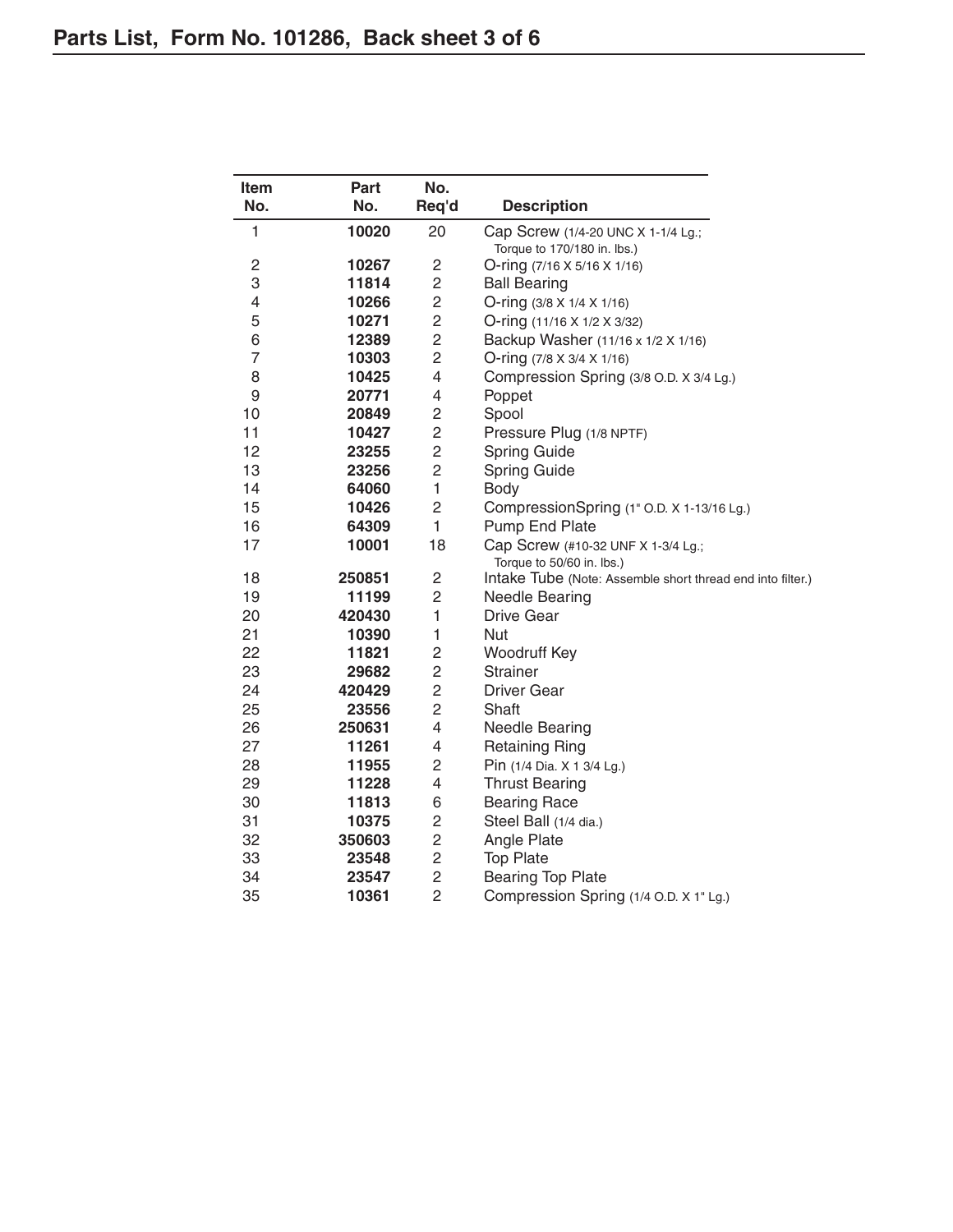## **PUMP BARREL ASSEMBLY**

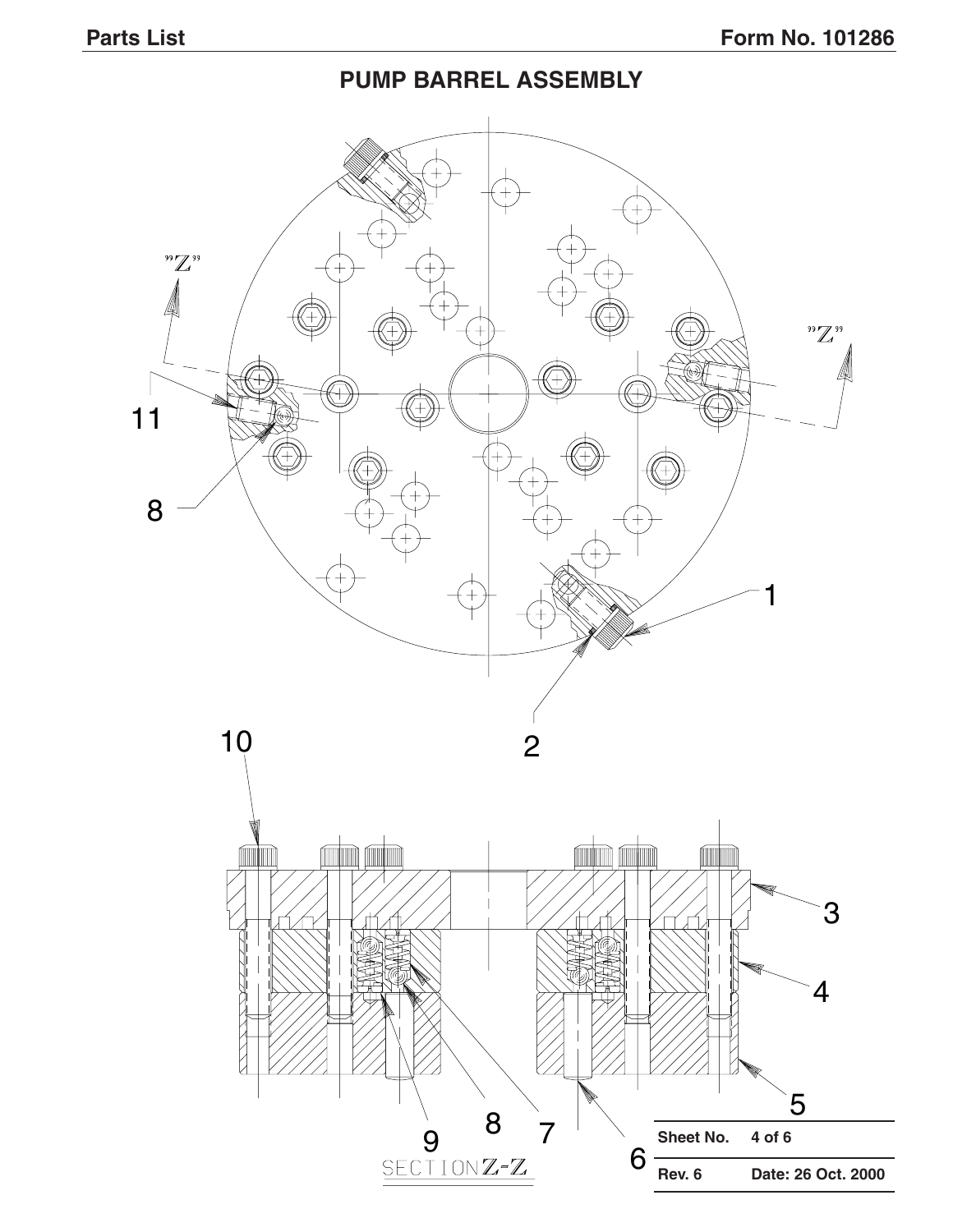| <b>Item</b><br>No. | Part<br>No. | No.<br>Req'd | <b>Description</b>                            |
|--------------------|-------------|--------------|-----------------------------------------------|
|                    | 10002       | 2            | Cap Screw (1/4-20 UNC X 3/8 Lg.;              |
|                    |             |              | Torque to 140/160 in. lbs.)                   |
| 2                  | 10442       | 2            | Washer (3/8 X 1/4 X 1/32)                     |
| 3                  | 64061       |              | <b>Top Plate</b>                              |
| 4                  | 40630       | 2            | <b>Valve Head</b>                             |
| 5                  | 40629       | 2            | Barrel                                        |
| 6                  | 20775       | 6            | Piston                                        |
| 7                  | 10445       | 12           | Compression Spring (5/32 O.D. X 3/4 Lg.)      |
| 8                  | 12223       | 14           | Ball (3/16 Dia.)                              |
| 9                  | 24549       | 12           | <b>Spring Guide</b>                           |
| 10                 | 10023       | 14           | Cap Screw (1/4-28 UNF X 1-1/2 Lg.;            |
|                    |             |              | Torque to 170/180 in. lbs. See diagram below) |
| 11                 | 10519       | 2            | Set Screw (1/4-20 UNC X 3/8 Lg.;              |
|                    |             |              | Torque to 65/70 in. lbs.)                     |



## **BOLT TIGHTENING SEQUENCE**

**NOTE: Assemble in sequence shown. Lubricate under head and on threads. Torque to 180 in. lbs.**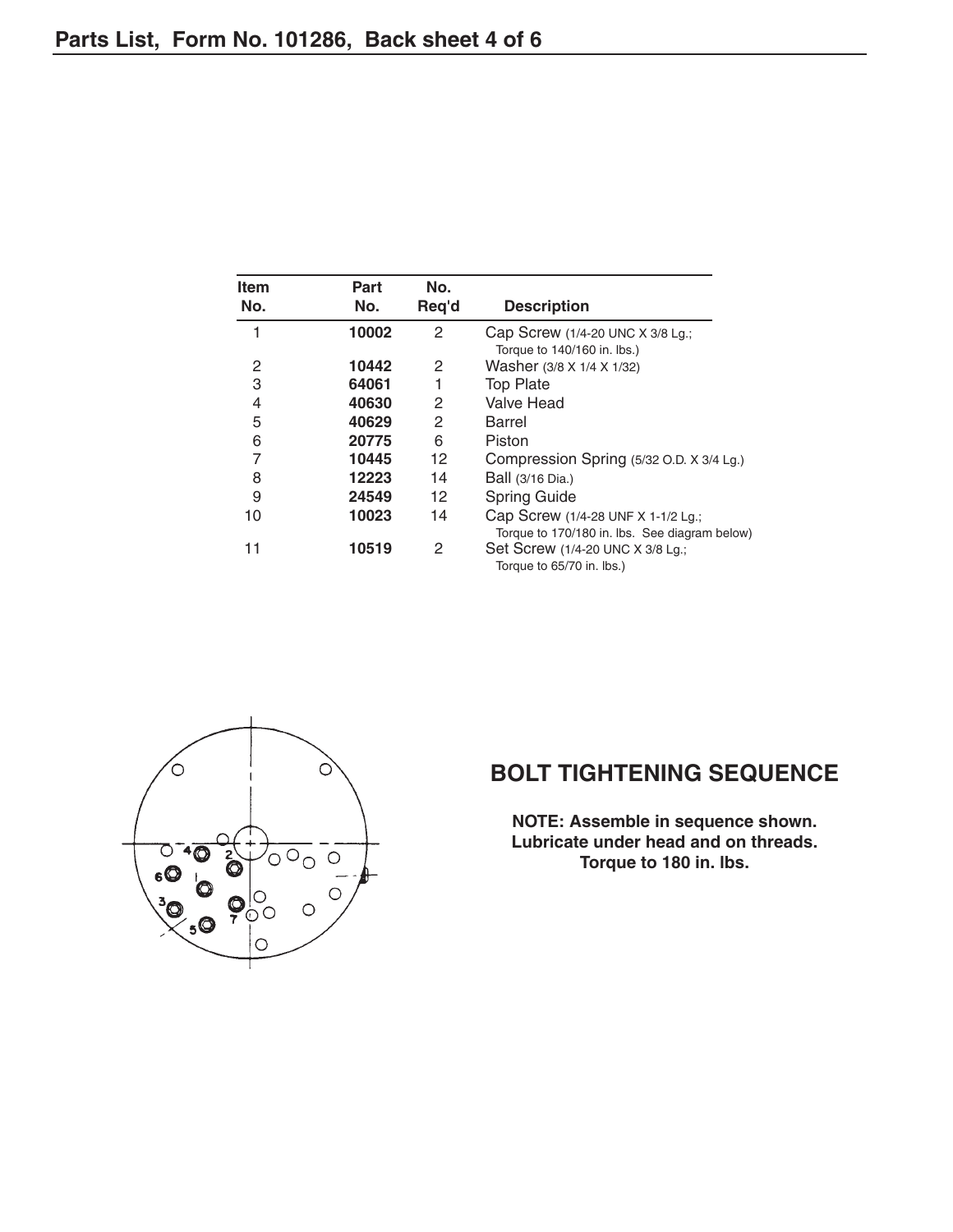## **MOTOR CONTROL ASSEMBLY FOR PED253 & PED254**



**Rev. 6 Date: 26 Oct. 2000**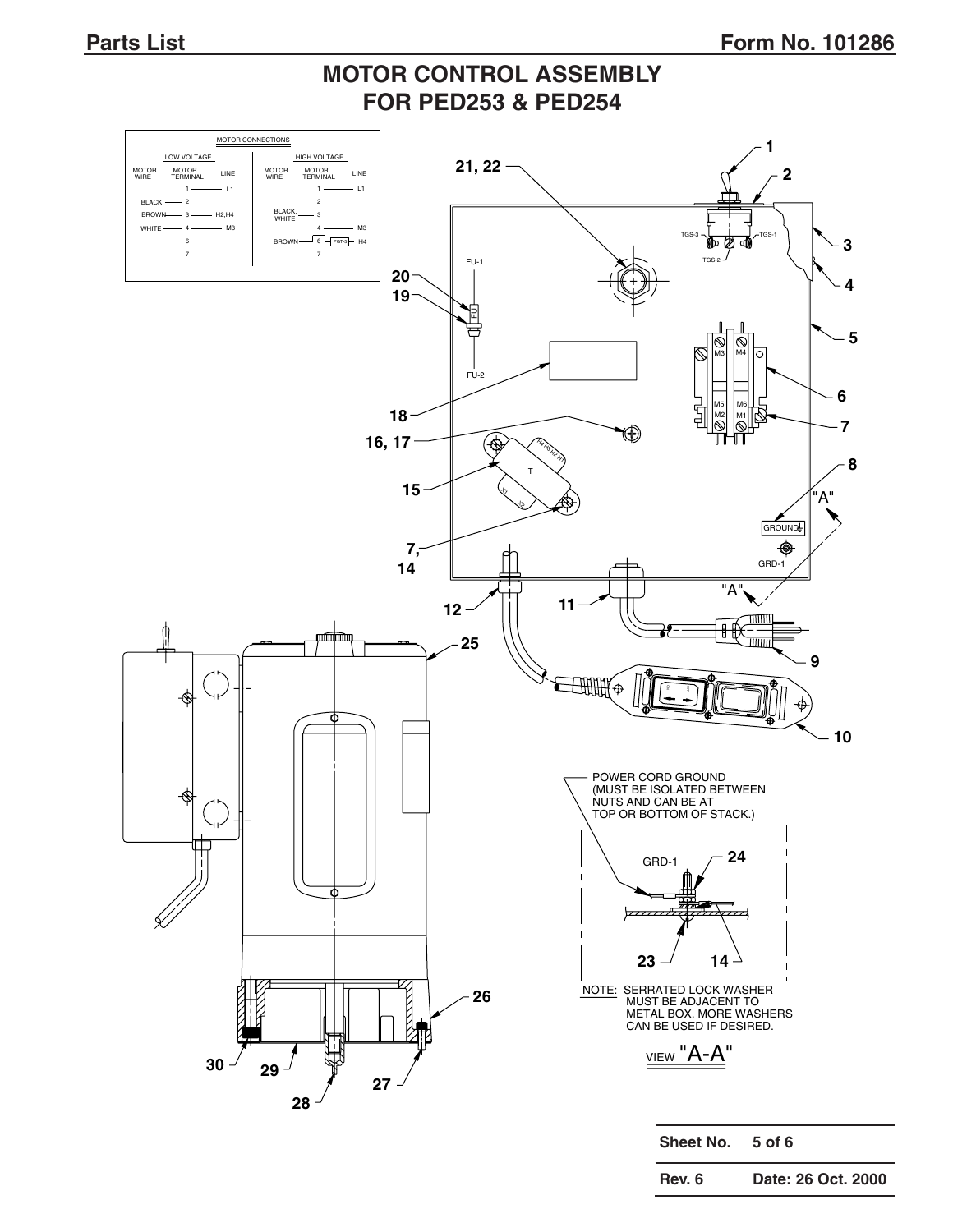| <b>Item</b> | Part     | No.   |                                   | <b>Item</b>                  | <b>Part</b> | No.   |                                    |
|-------------|----------|-------|-----------------------------------|------------------------------|-------------|-------|------------------------------------|
| No.         | No.      | Req'd | <b>Description</b>                | No.                          | No.         | Req'd | <b>Description</b>                 |
|             | 16617    |       | Toggle Switch                     | 19                           | 206962      |       | Fuse (3 amp)                       |
| 2           | 25802    |       | <b>Indicator Plate</b>            | 20                           | 16887       |       | Fuse Holder                        |
| 3           | 43126BK2 |       | <b>Control Box Cover</b>          | 21                           | 11202       |       | <b>Nipple</b>                      |
| 4           | 14812    | 4     | Tap Screw (#8-18 X 3/8 Lg.)       | 22                           | 18286       |       | Washer                             |
| 5           | 51218BK2 |       | <b>Electrical Control Box</b>     | 23                           | 11856       | 1.    | Machine Screw (#10-24 X 1" Lg.)    |
| 6           | 420718-4 |       | Contactor (2-pole)                | 24                           | 10197       | 2     | Nut (#10-24 UNC)                   |
| 7           | 11539    | 4     | Machine Screw (10-24 X 1/4 Lg.)   | 25                           | 10865       |       | Electric Motor (1-1/2 HP)          |
| 8           | 205189   |       | Ground Decal                      | 26                           | 40118BK2    |       | Motor Base                         |
| 9           | 307440   |       | Cord Set $(115 V; )$              | 27                           | 10008       | 4     | Cap Screw (1/4-20 UNC X 3/4 Lg.)   |
| 10          | 25017    |       | Hand Switch (See Form No. 101644) | 28                           | 21274       |       | Adapter                            |
| 11          | 210112   |       | <b>Strain Relief Bushing</b>      | 29                           | 30650       | 1.    | Gasket                             |
| 12          | 15993    |       | <b>Strain Relief Bushing</b>      | 30                           | 12866       | 4     | Cap Screw (3/8-16 UNC X 2 1/4 Lg.) |
| 14          | 11108    | 3     | Lockwasher (#10 External Tooth)   |                              |             |       |                                    |
| 15          | 11852    |       | Transformer                       | PARTS INCLUDED BUT NOT SHOWN |             |       |                                    |
| 16          | 13532    |       | Screw (#8-32 X 3/8 Lg.)           |                              | 200188      |       | Important & Warning Decal          |
| 17          | 206857   |       | Plain Washer (Special)            |                              |             |       |                                    |
| 18          | 250150   |       | Decal                             |                              |             |       |                                    |

## **ELECTRICAL SCHEMATIC FOR PED253 & PED254**

**115 V., 60 Hz., Single Phase**

# **WARNING**

**To help avoid personal injury, all electrical work must be done by a qualified electrician.**

#### **North American & International Color Codes**

| Conductors North American International |  |
|-----------------------------------------|--|
| LineBlackBrown                          |  |
| NeutralWhite Blue                       |  |
| Ground Green Green/Yellow               |  |



Note: Shaded areas reflect last revision(s) made to this form.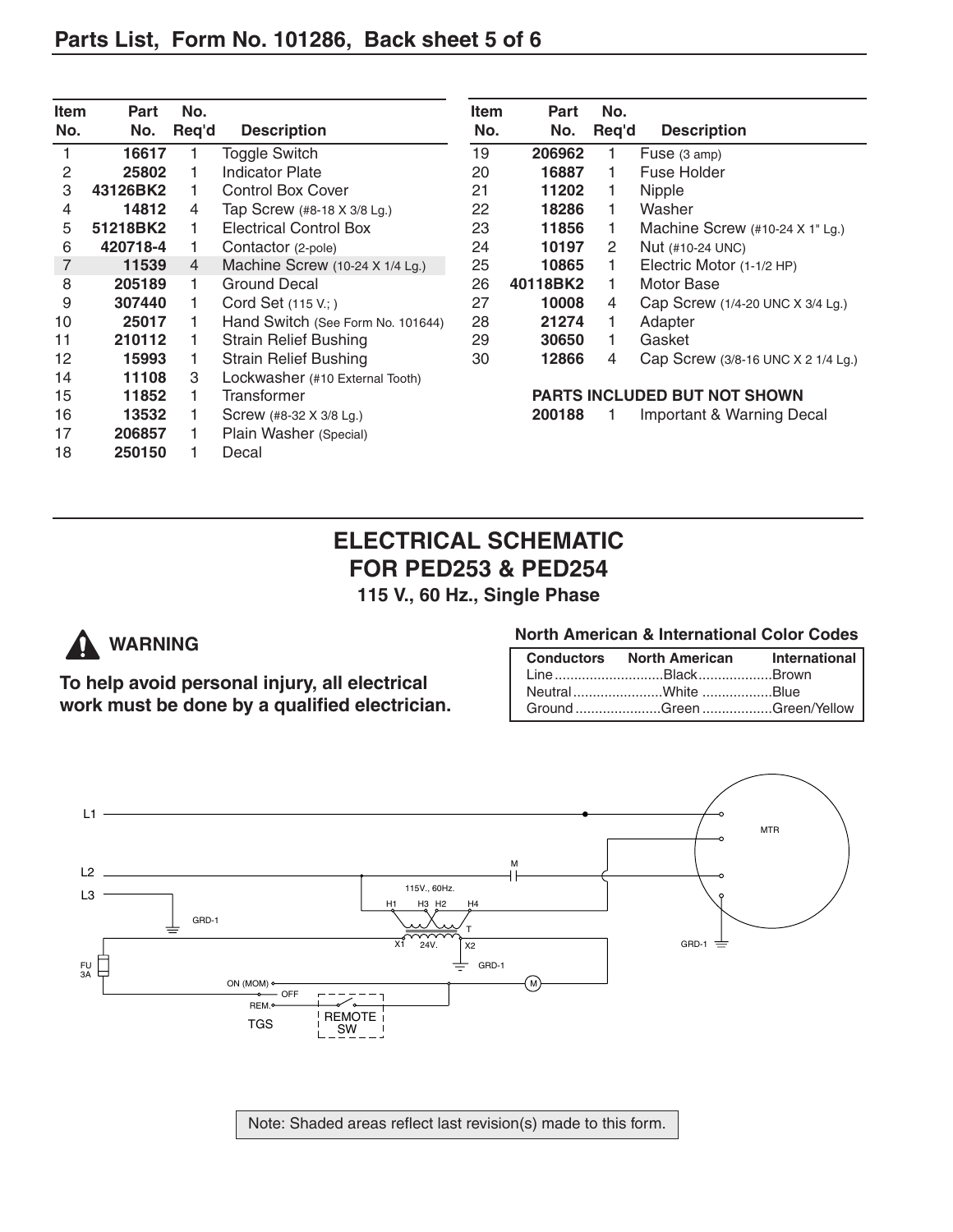## **MOTOR CONTROL ASSEMBLY FOR PED253-50-220 & PED254-50-220**



| Rev. 6 | Date: 26 Oct. 2000 |
|--------|--------------------|
|        |                    |